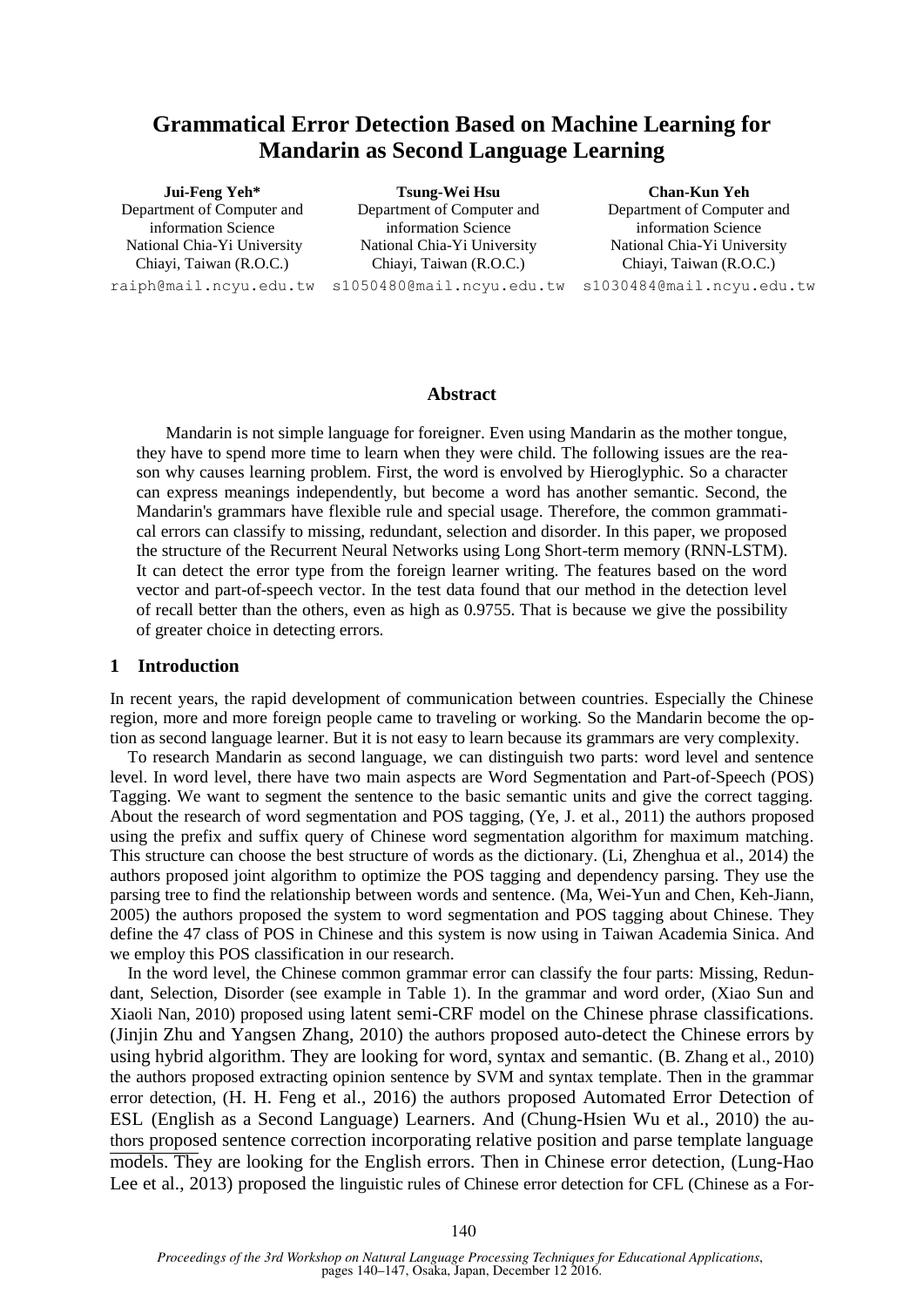eign Language). And (Chi-Hsin Yu et al., 2012) the authors proposed detect the errors of word order by training the HSK corpus. The HSK corpus is simplified Chinese data. Then (Shuk-Man Cheng et al., 2014) they also using HSK corpus to proposed word ordering errors detection and correction by SVM to ranking the optimal sentences.

| <b>Grammatical error types</b> | <b>Examples of</b>               | <b>Examples of</b> |  |
|--------------------------------|----------------------------------|--------------------|--|
|                                | erroneous sentences              | correct sentences  |  |
| 漏字錯誤(Missing)                  | 我送你家                             | 我送你回家              |  |
|                                | (I take you home.)               |                    |  |
| 冗詞錯誤(Redundant)                | 他是我的最重要的朋友                       | 他是我最重要的朋友          |  |
|                                | (He is my important friend.)     |                    |  |
| 詞彙誤用(Selection)                | 我是騎腳踏車的拿手                        | 我是騎腳踏車的好手          |  |
| 語序運用不當(Disorder)               | 我去學校早上                           | 我早上去學校             |  |
|                                | (I go to school in the morning.) |                    |  |

| Table 1: Common grammatical error type |  |  |
|----------------------------------------|--|--|
|----------------------------------------|--|--|

In our research, we proposed the architecture for grammatical error detection by recurrent neural network using long-short term memory (RNN-LSTM) as a second language learner. We use this architecture to generate the language model and error rule patterns are made based on parsing tree.

## **2 Method**

In this section, The processing flow is illustrated here. There are distinguish two phases: training phase and testing phase. In training phase, we were doing word segmentation and part-of-speech (POS) by CKIP (Chinese Knowledge and Information Processing) Autotag. Then classify words to several class and transform the sentence to the word vector. We will explain how to classify words in section 2.1. And we will describe how to generate the language model by RNN-LSTM in the section 2.2. Final, we show some parsing tree examples to explain the error pattern model in the section 2.3. In section 2.4, we explain the testing phase in our system how to detect the grammatical error.

## **2.1 Word Clustering**

How to express the meaning of a word in the computer? In traditional methods, we could research the semantic dictionary. Such as WordNet for English or E-HowNet for Chinese. They have to spend a lot of time to tagging by people.

In our method to clustering word is based on probability from (Franz J. O., 1999) proposed model.  $P(W_1^N)$  $N_1$ ) represent a sentence sequence.  $W_1^N = W_1$ ......  $W_N$  represent the set of the words. The probability of the context of words in sentence is

$$
P(w_1^N) = \prod_{t=1}^N p(w_t | w_{t-1})
$$
 (1)

We made the close probability of the words to C classes. So we can represent the relationship of sentence correspond to classes:

$$
P(w_1^N | C) = \prod_{t=1}^N p(w_t | C(w_t)) \cdot p(C(w_t) | C(w_{t-1}))
$$
\n(2)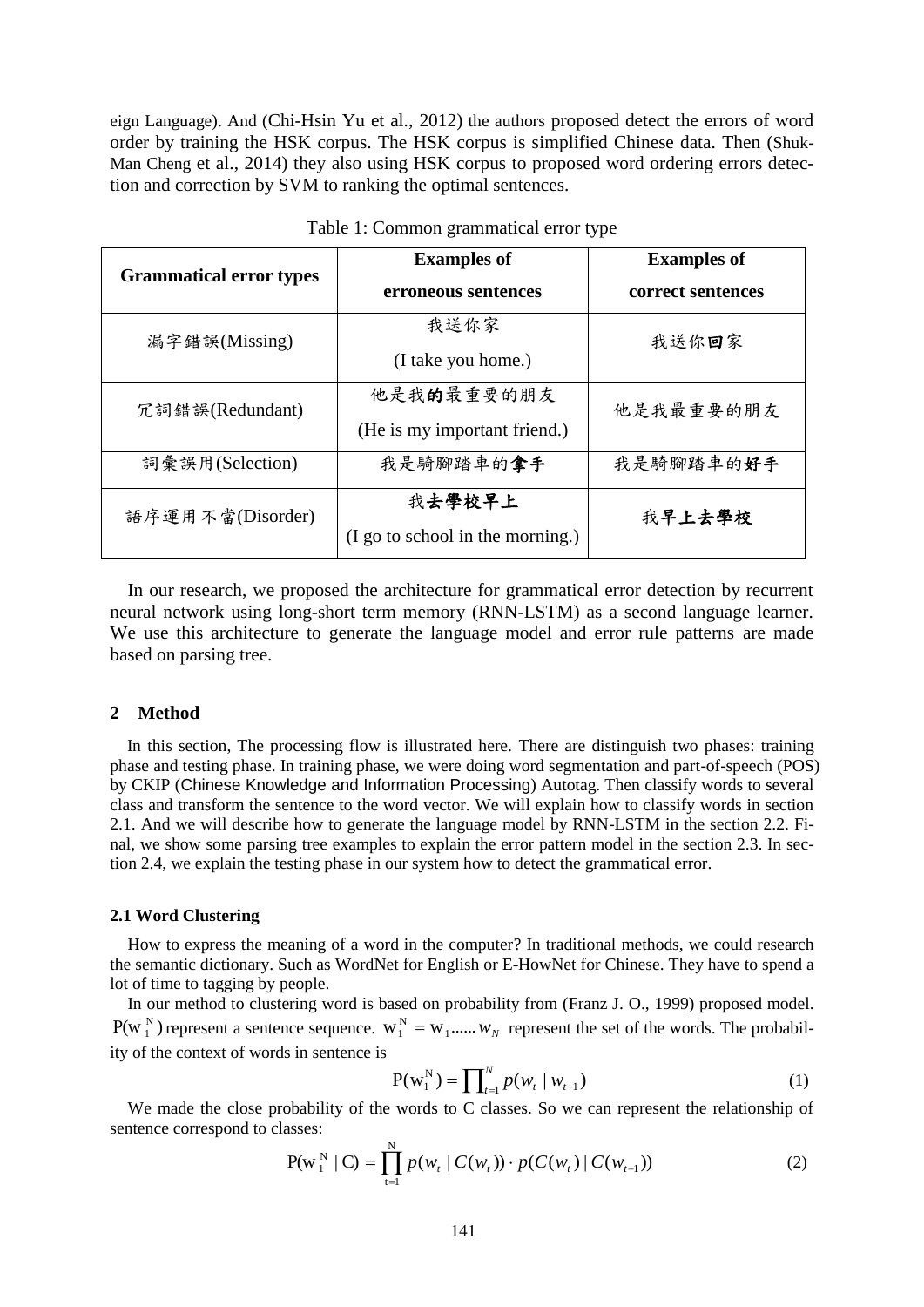Where  $P(w_t | C(w_t))$  represent the relationship of words correspond to classes.  $P(C(w_t) | C(w_{t-1}))$ represent the relationship of context of classes.

Then choose the best classification from all class. It can represent by

$$
\hat{\mathbf{C}} = \underset{c}{\operatorname{argmax}} \ p(w_1^N \mid \mathbf{C}) \tag{3}
$$

If the word's probability is use formula (2) and combine the maximum likelihood algorithm from (Kneser, 1999) proposed to get optimal likelihood. It can represent by

$$
ML(C, n) = -\sum_{C, C'} n(C, C') \ln n(C, C') + 2\sum_{C} n(C) \ln(C)
$$
 (4)

$$
\hat{C} = \underset{c}{\operatorname{argmax}} \ \text{ML}(C, \ n) \tag{5}
$$

Where  $n(.)$  represent the probability in the training corpus. In this paper, we use the classification model to classify the words in the training corpus and build the codebook for query.

#### **2.2 RNN-LSTM**

In this section, the depth of learning architecture and why the use of recurrent neural network (RNN) to training model. And analyse the sentence structure with the concept of the parsing tree. Then replace hidden units to long-short term memory (LSTM) units in RNN hidden layer. RNN's horizontal nodes of the hidden layer are connected. So this structure suitable for train the length of different sentences with represent the contextual relationship.

The Figure 1 is the structure of RNN and it has three parts: input layer, hidden layer, and output layer. The hidden layer can have many layer in this structure so we assume the 30 layer in hidden layer to train the optimum parameters. And it shows that the training process is carried out by  $x_0$  to  $x_t$ . So the cost function in the time t is



Figure 1: The sentence input in RNN-LSTM

The figure 2 shows the RNN traditional unit and LSTM unit in the hidden layer. In figure 2(a), we could find the unit input then using the sigmoid function to normalize. The sigmoid is shown  $\sigma(x) = 1/1 + \exp(-x)$ . So the hidden unit  $n_t$  is

$$
n_{t} = \sigma(\omega_{c} x_{t} + \omega_{p} n_{t-1})
$$
\n(7)

Where  $\omega_c$  and  $\omega_p$  is the weights of the current input and previous output. And the output  $y_t$  is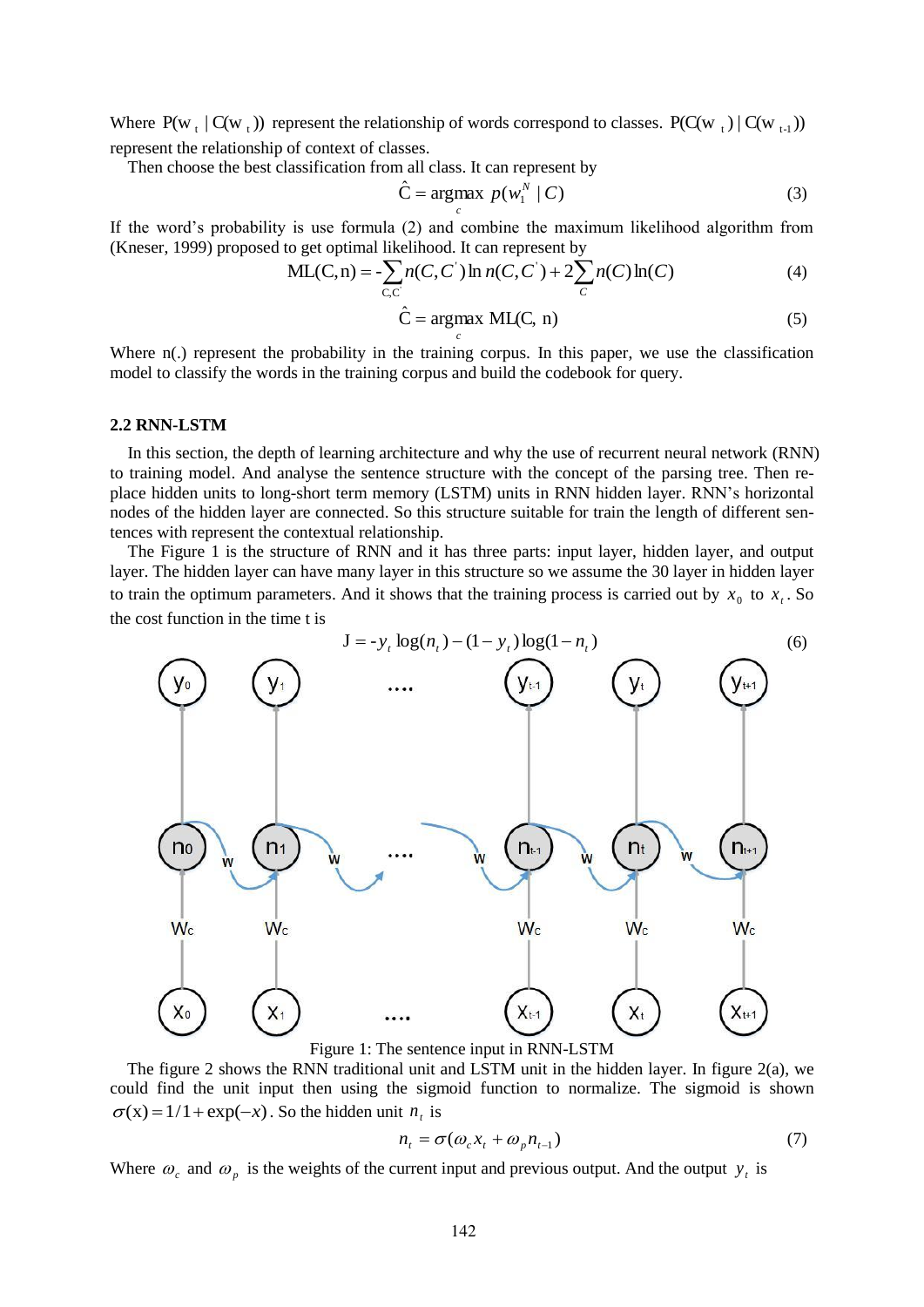$$
y_t = \varphi(\omega_t x_t) \tag{8}
$$

In figure 2(b), we could see the three gates in the LSTM unit: input gate, forget gate, and output gate. First, the input gate IG controlled whether cells in the input layer can enter. Second, the forget gate FG controlled whether cells in the hidden layer can enter and output to next node. Final, the output gate OG controlled the current cell output. Then the formula  $(9) \sim (11)$  represent IG, FG, OG:

$$
IG = \sigma(\omega_i x_t + \omega_p x_{t-1})
$$
\n(9)

$$
FG = \sigma(\omega_c x_t + \omega_p n_{t-1})
$$
\n(10)

$$
\text{OG} = \sigma(\omega_{\text{o}} x_t + \omega_{\text{p}} x_{t-1}) \tag{11}
$$



Figure 2: (a) RNN traditional unit (b) LSTM unit

Where we can using  $(9)$  ~ $(11)$  to get the cell result in hidden layer and the output  $y_t$  are

$$
cell = FG + IG \tanh(\omega_c x_t + \omega_p n_{t-1})
$$
\n(12)

$$
y_t = OG \tanh(cell) \tag{13}
$$

#### **2.3 Error Pattern Model**

In this paper, we focus on the English-speaking learners who are influenced by their native language and build the error pattern model. First, we need to analysis the error pattern in the sentence which using the parsing tree. We integrated the concept of RNN-LSTM to detect the error patterns. The bottom node of parsing tree is the input node in RNN-LSTM. The parent node is the LSTM node.

#### **2.4 Testing Phase**

First, read the test data and then word segmentation and part-of-speech tagging. Then the sentence according to the codebook to vector expression, and input the training model. We could get the probabilities from every types' model. After get the probabilities, we compare four errors with the correct probability to find all possible errors. And the output format is <sentence id, start position, end position, error type>. There is not only one error type in a sentence; it maybe has two or more errors. In addition to the system detected, we also adopted the error pattern model as the final output.

## **3 Experiment**

In this section, we analyse the performance of the proposed architecture. First, we introduced the corpus in our training model and the evaluation of testing. Final, we showed the experiment result in training model and the result of NLP-TEA 3 competition.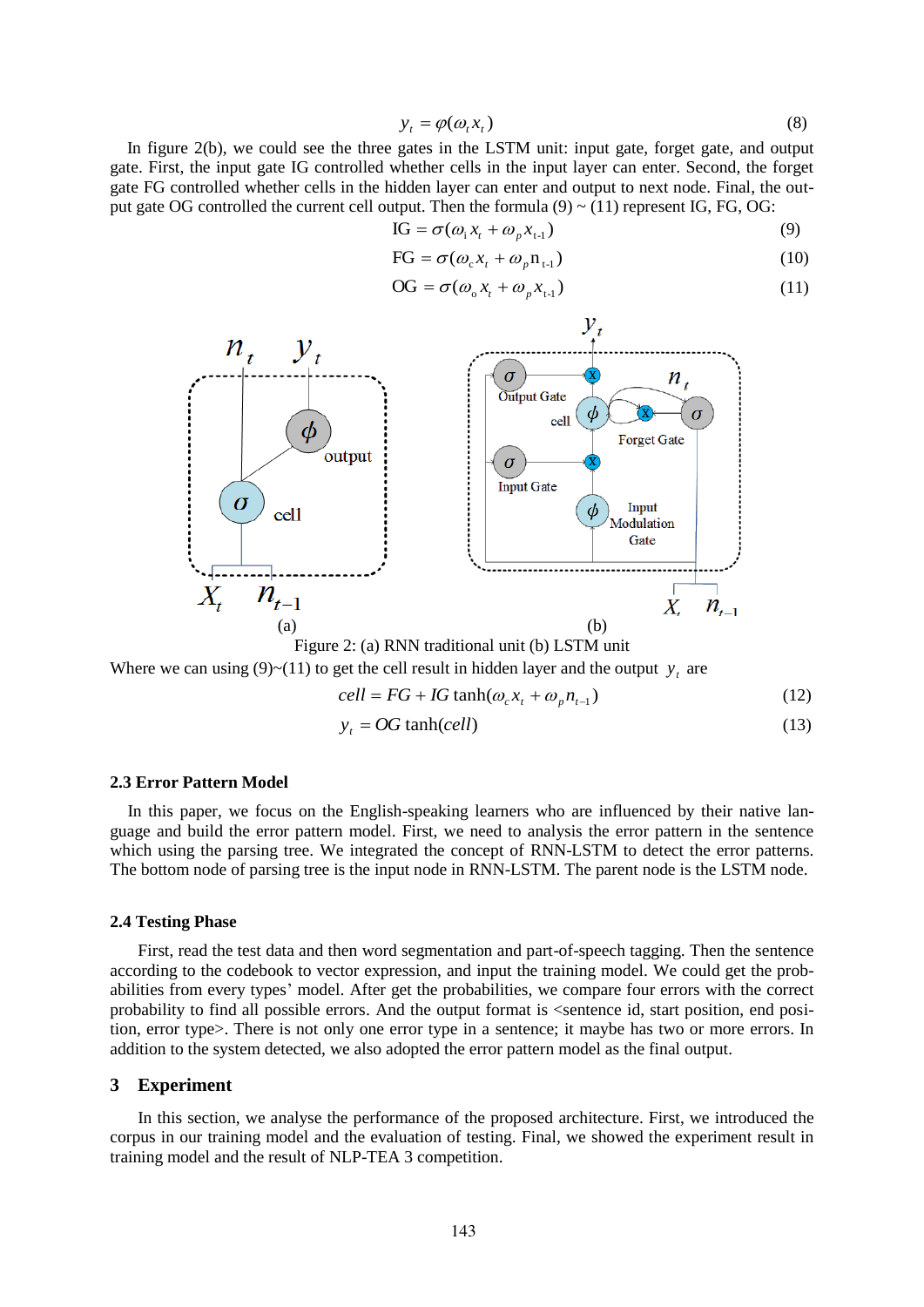## **3.1 Data and Evaluation Criterion**

We used the three datasets from NLP-TEA 1(Yu, Liang-Chih et al, 2014) to NLP-TEA 3. There are two datasets: TOCFL corpus (Traditional Chinese) and HSK corpus (Simplified Chinese), the details are showed in the table 2.

| <b>SOURCE</b> /<br><b>SENTENCES</b> | <b>Missing</b> | <b>Redundant</b> | <b>Selection</b> | <b>Disorder</b> | <b>Correct</b> |
|-------------------------------------|----------------|------------------|------------------|-----------------|----------------|
| <b>TOCFL</b>                        | 6328           | 4122             | 5439             | 1621            | 18483          |
| <b>HSK</b>                          | 2810           | 2322             | 3834             | 896             | 10071          |

Table 2: The Training Corpus

In this paper, we have two evaluation criterion: perplexity (Oparin et al, 2012) and confusion matrix. Perplexity is used to evaluate the performance of language model training from RNN-LSTM. Its format can represent:

$$
PPL_n = \exp(-\frac{1}{I_n} \sum_{i \in I_n} \log p(w_i \mid w_1^{i-1}))
$$
\n(14)

In addition, we used three parameters based on the confusion matrix to evaluate our system. They are precision, recall, and F1-score and can represented:

$$
precision = \frac{tp}{tp + fp}
$$
 (15)

$$
recall = \frac{tp}{tp + fn} \tag{16}
$$

$$
F1 - Score = 2 * \frac{precision * recall}{precision + recall}
$$
\n(17)

#### **3.2 Experiment Result**

First, we wanted to find the optimal class to our language model in the training phase. Therefore, we used the perplexity to evaluate and showed the result in table 3. In the table, we could see the 30 class is in average better than other classes. And we use internal validation and proved the 30-class is better.

Table 3: The Perplexity of language model to each type

|           | 30 class | 35 class | 40 class | 45 class |
|-----------|----------|----------|----------|----------|
| Missing   | 167.5952 | 183.9607 | 226.9839 | 179.2754 |
| Redundant | 178.8971 | 217.7797 | 209.461  | 179.3632 |
| Selection | 188.2969 | 206.3802 | 242.5115 | 156.4807 |
| Disorder  | 250.8187 | 282.3815 | 262.3684 | 248.5769 |
| Correct   | 130.5262 | 121.8946 | 85.0405  | 101.9611 |

Therefore, we chose the 30-class to training and used to the test phase. Second, we showed the result from NLP-TEA 2016.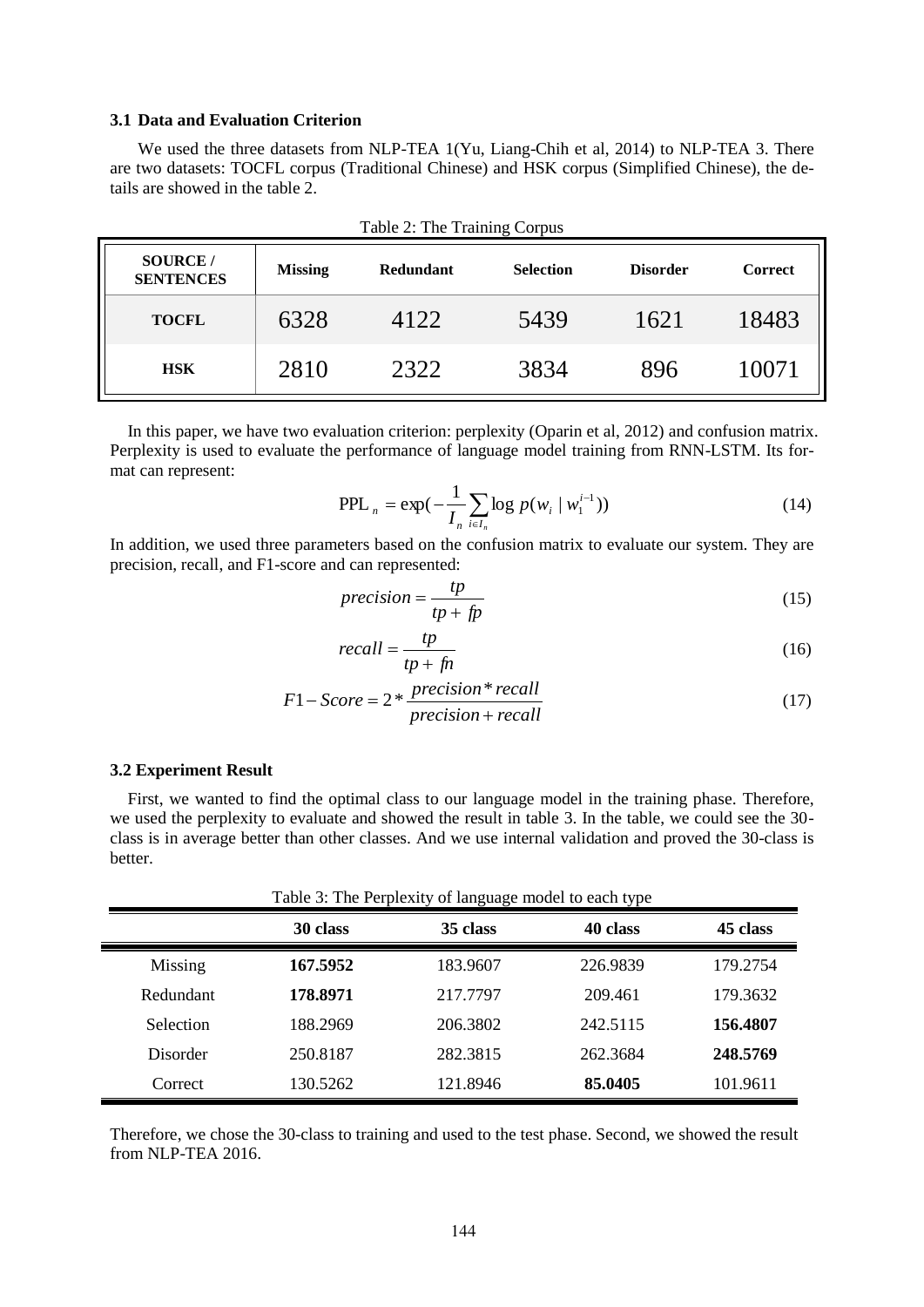In detection level (see the Table 4), our recall is better than other teams. It means we can find more error rate in dataset. In addition, our F1-Score is the best in this level. It means our overall is superior to the others, although our precision is less than other teams.

In identification level (see the Table 5), it show who can find most error and error type is correct. In our method, we found that our recall is better than other teams. It means we find more correct error type than other teams, although our precision is less than other teams. Nevertheless, our F1-Score is better than NCTU+NTUT.

In Position level (Table 5), our method that looking for accurate location is not illustrious in this level. We consider the reasons are our correction is not enough standard.

Table 4, Table 5, and Table 6 are the performance with the NLP-TEA 2016 TOCFL dataset and compare the others team

|             |                 | Table 4: Detection level      |               |        |
|-------------|-----------------|-------------------------------|---------------|--------|
|             | <b>Accuracy</b> | <b>Precision</b>              | <b>Recall</b> | F1     |
| <b>NCYU</b> | 0.5218          | 0.5202                        | 0.9726        | 0.6779 |
| NCTU+NTUT   | 0.5442          | 0.6593                        | 0.246         | 0.3583 |
| <b>CYUT</b> | 0.5955          | 0.6259                        | 0.5419        | 0.5809 |
|             |                 | Table 5: Identification-level |               |        |
|             | Accuracy        | <b>Precision</b>              | <b>Recall</b> | F1     |
| <b>NCYU</b> | 0.2328          | 0.2265                        | 0.4744        | 0.3066 |
| NCTU+NTUT   | 0.511           | 0.4892                        | 0.1224        | 0.1958 |
| <b>CYUT</b> | 0.5154          | 0.46                          | 0.3021        | 0.3647 |

| Table 6: Position-level |                 |                  |        |        |
|-------------------------|-----------------|------------------|--------|--------|
|                         | <b>Accuracy</b> | <b>Precision</b> | Recall | F1     |
| <b>NCYU</b>             | 0.0231          | 0.0129           | 0.0195 | 0.0155 |
| NCTU+NTUT               | 0.4603          | 0.2542           | 0.0483 | 0.0811 |
| <b>CYUT</b>             | 0.3113          | 0.1461           | 0.1089 | 0.1248 |

In detection level (see the Table 7), our recall is better than other teams. It means we can find more error rate in dataset. Although our precision is less than other teams, our F1-Score is better than SKY's method.

In Identification level (see the Table 8), our recall is better than SKY's method that we can find more correct error type. However, our precision is less than other teams.

In Position level (see the Table 9), our method that looking for accurate location is not illustrious in this level. We consider the reasons are our correction is not enough standard.

Table 7, Table 8, and Table 9 are the performance with the NLP-TEA 2016 HSK dataset and compare the others team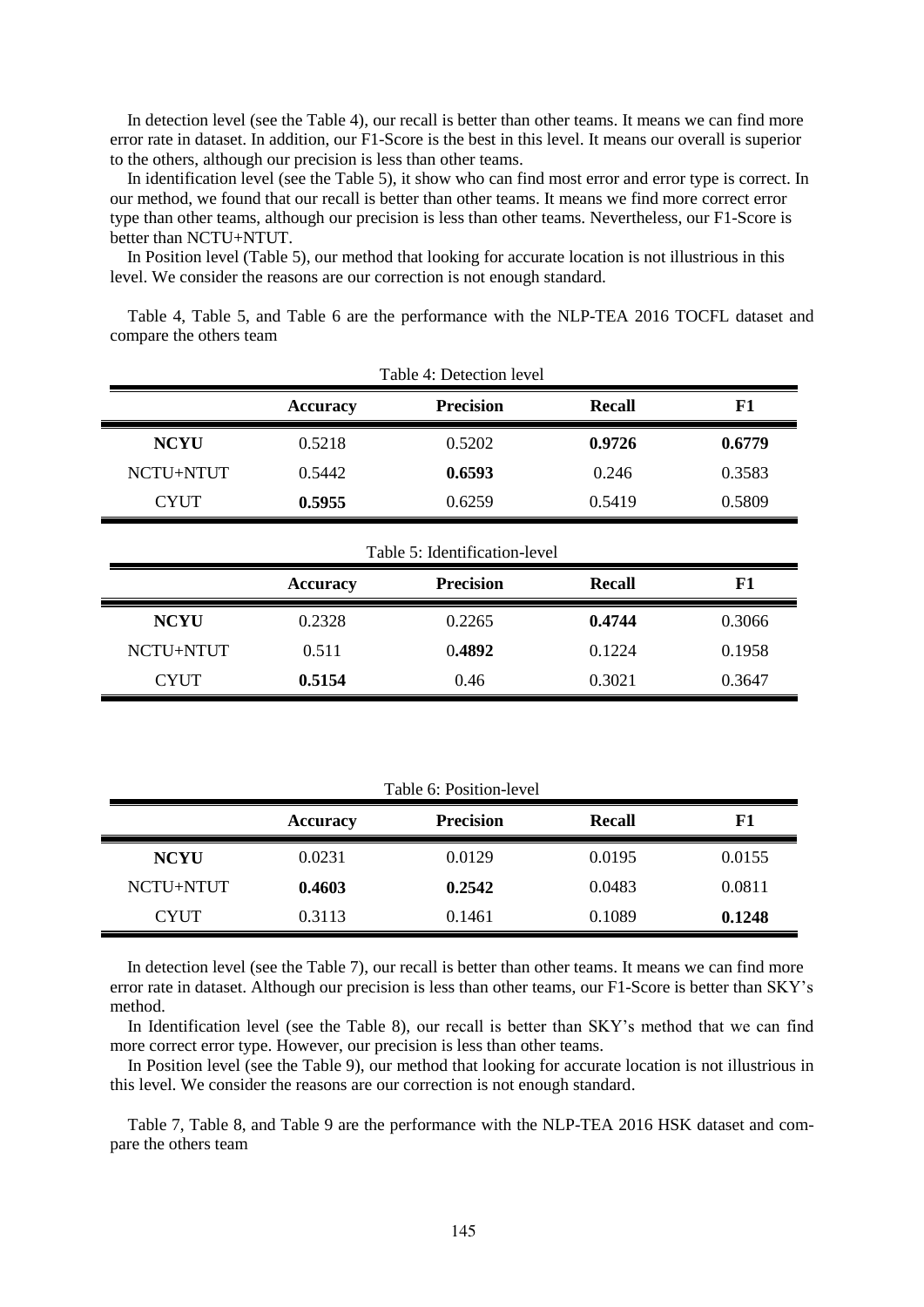|             |                 | Table 7: Detection level      |               |        |
|-------------|-----------------|-------------------------------|---------------|--------|
|             | <b>Accuracy</b> | <b>Precision</b>              | <b>Recall</b> | F1     |
| <b>NCYU</b> | 0.5042          | 0.4964                        | 0.9755        | 0.658  |
| <b>HIT</b>  | 0.637           | 0.6071                        | 0.7296        | 0.6628 |
| <b>SKY</b>  | 0.6579          | 0.8746                        | 0.3505        | 0.5005 |
|             |                 | Table 8: Identification-level |               |        |
|             | <b>Accuracy</b> | <b>Precision</b>              | <b>Recall</b> | F1     |
| <b>NCYU</b> | 0.2687          | 0.2588                        | 0.5263        | 0.347  |
| <b>HIT</b>  | 0.5565          | 0.5002                        | 0.5447        | 0.5215 |
| <b>SKY</b>  | 0.6765          | 0.8821                        | 0.2972        | 0.4446 |
|             |                 | Table 9: Position-level       |               |        |
|             | <b>Accuracy</b> | <b>Precision</b>              | <b>Recall</b> | F1     |
| <b>NCYU</b> | 0.0312          | 0.0158                        | 0.0217        | 0.0183 |
| <b>HIT</b>  | 0.4475          | 0.3695                        | 0.3697        | 0.3696 |
| <b>SKY</b>  | 0.6376          | 0.7054                        | 0.2217        | 0.3373 |

## **Conclusion**

In this paper, we present a method using conditional random field model for predicting the grammatical error diagnosis for learning Chinese. In the grammatical error diagnosis, not only do we find a single error, but we can also find a sentence with multiple errors. After observe the experiment results, our method is acceptable in NLP-TEA 2016. We believe this system is feasible. This system is useful for a foreign who learn Chinese as a second language. Even the people who use Chinese as a first language might use the wrong grammars. There are some issues should be revise. First, finding the best way to solve the problem to find the precise location. Second, increase the ranking mechanism to find the optimal words to correct the sentence. In the future, we will pay attention to improve the precision and recall rates in this system. Let it can automatic correct the error if the people input the sentences.

## **Reference**

- Ye, J., Li, S., Hao, G., Li, S., Yang, Y., & Jin, C. (2011, October). The prefix and suffix query of Chinese word segmentation algorithm for maximum matching. In 2011 International Conference on Image Analysis and Signal Processing (pp. 74-77). IEEE.
- Li, Z., Zhang, M., Che, W., Liu, T., & Chen, W. (2014). Joint Optimization for Chinese POS Tagging and Dependency Parsing. Audio, Speech, and Language Processing, IEEE/ACM Transactions on, 22(1), 274-286.
- Ma, W. Y., & Chen, K. J. (2005). Design of CKIP Chinese word segmentation system. Chinese and Oriental Languages Information Processing Society, 14(3), 235-249.
- X. Sun, & X. Nan, "Chinese base phrases chunking based on latent semi-CRF model," In International Conference on Natural Language Processing and Knowledge Engineering (NLP-KE), pp. 1-7, IEEE, August, 2010.
- Z. Jinjin, & Z. Yangsen, "Research and implementation on a hybrid algorithm for Chinese automatic errordetecting," In International Conference on Artificial Intelligence and Computational Intelligence (AICI), vol. 1, pp. 413-417, IEEE, October, 2010.